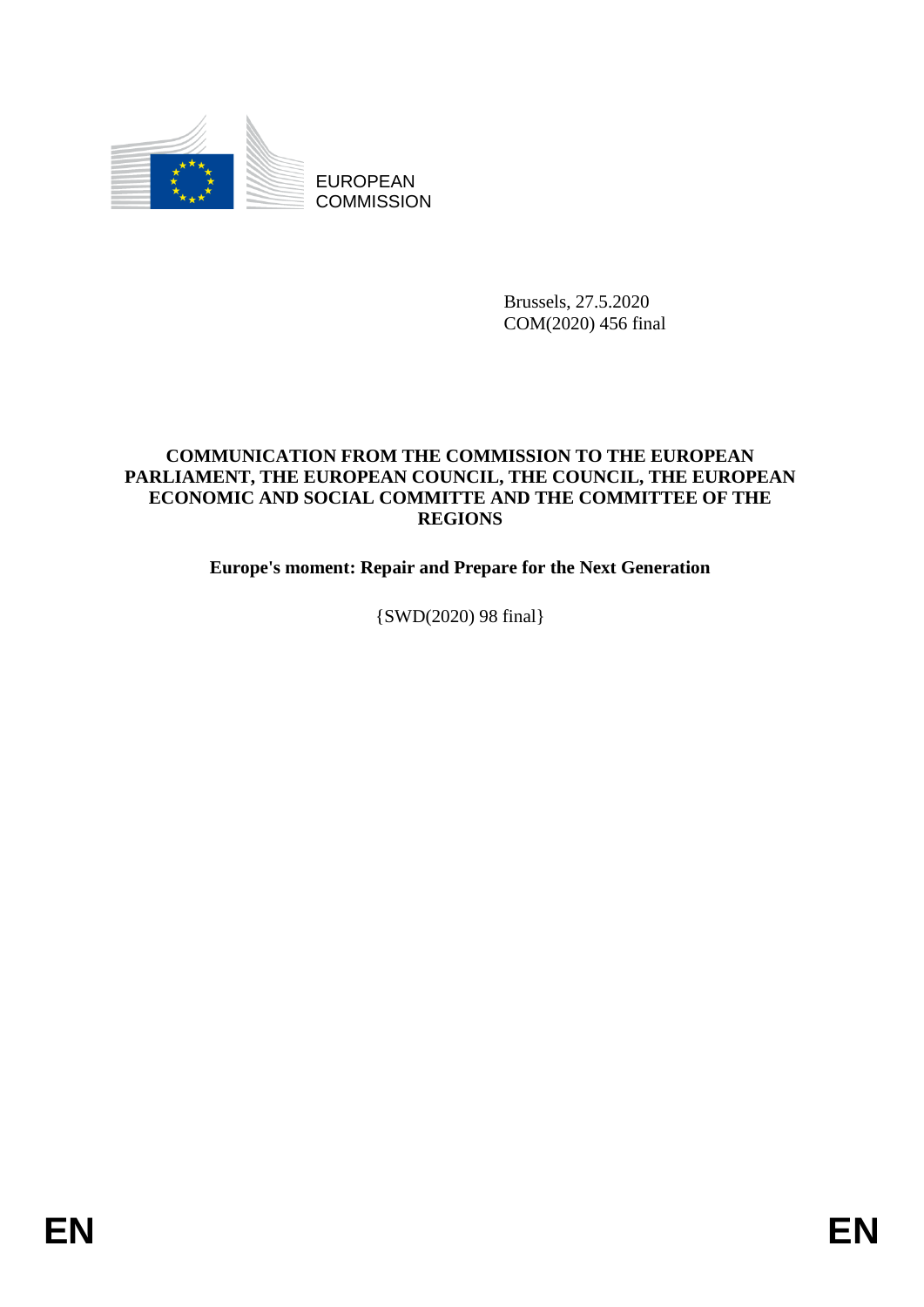# **Europe's moment: Repair and Prepare for the Next Generation**

## **1. INTRODUCTION**

The corona virus has shaken Europe and the world to its core, testing our healthcare and welfare systems, our societies and economies and our way of living and working together. People have lost their loved ones and their jobs, while plans and futures have been cast into uncertainty. Europe was confronted by a public health challenge that quickly became the most drastic economic crisis in its history. And we already see the indelible mark the virus will leave on our relationships, our politics and geopolitics. However, in adversity so often comes opportunity. Now is the time for our European Union to get back to its feet and move forward together to **repair damage from the crisis and prepare a better future for the next generation**.

It is in our common interest to support the hardest hit, strengthen our Single Market and invest in our shared European priorities. In our Union, a euro invested in one country is a euro invested for all. A collective and cohesive recovery that accelerates the twin green and digital transitions will only strengthen Europe's competitiveness, resilience and position as a global player. This is why **solidarity, cohesion and convergence must drive Europe's recovery**. No person, no region, no Member State should be left behind.

Since the pandemic started, the EU and its Member States have taken unprecedented measures to **protect lives and livelihoods**. The EU supported national efforts to tackle the health crisis and cushion the impact of the economic hit. It freed-up every available euro in its budget to fight the virus. It used the full flexibility in the budgetary and State aid rules and proposed to create SURE, a new instrument to help people stay in work.

This was part of a **first-response package** which can immediately provide more than half a trillion euro to support workers, small businesses and Member State economies. Along with measures taken by the European Central Bank, the EU response so far provides Member States with unprecedented firepower to help those that need it the most. These were the right measures taken at the right time but we know that this will not nearly be enough to kick-start our economies.

**To get the economy moving again, confidence must return**. People need to trust the places they work, buy and socialise in. They need to have certainty and peace of mind when it comes to their livelihoods and their future. Any recovery will depend on being able to gradually and sustainably lift containment measures, on our ability to live alongside the virus and on having a clear understanding of the situation across Europe.

**This crisis is unlike any other we have faced before**. It is disruptive and evolving in nature. And many of its effects and divisions will continue to play out in unexpected or unanticipated ways. What we do already know is that the necessary action taken by the EU and its Member States to prevent hundreds of thousands of deaths has come at a cost. All of Europe has been affected and the economic shutdown means jobs, incomes and healthy companies have been put at risk in ways not seen in previous crises.

While the virus is the same in all Member States, **the impact and the potential for recovery looks very different**. Countries and regions with economies dependent on client facing services, exports or a high number of small businesses, will be hit much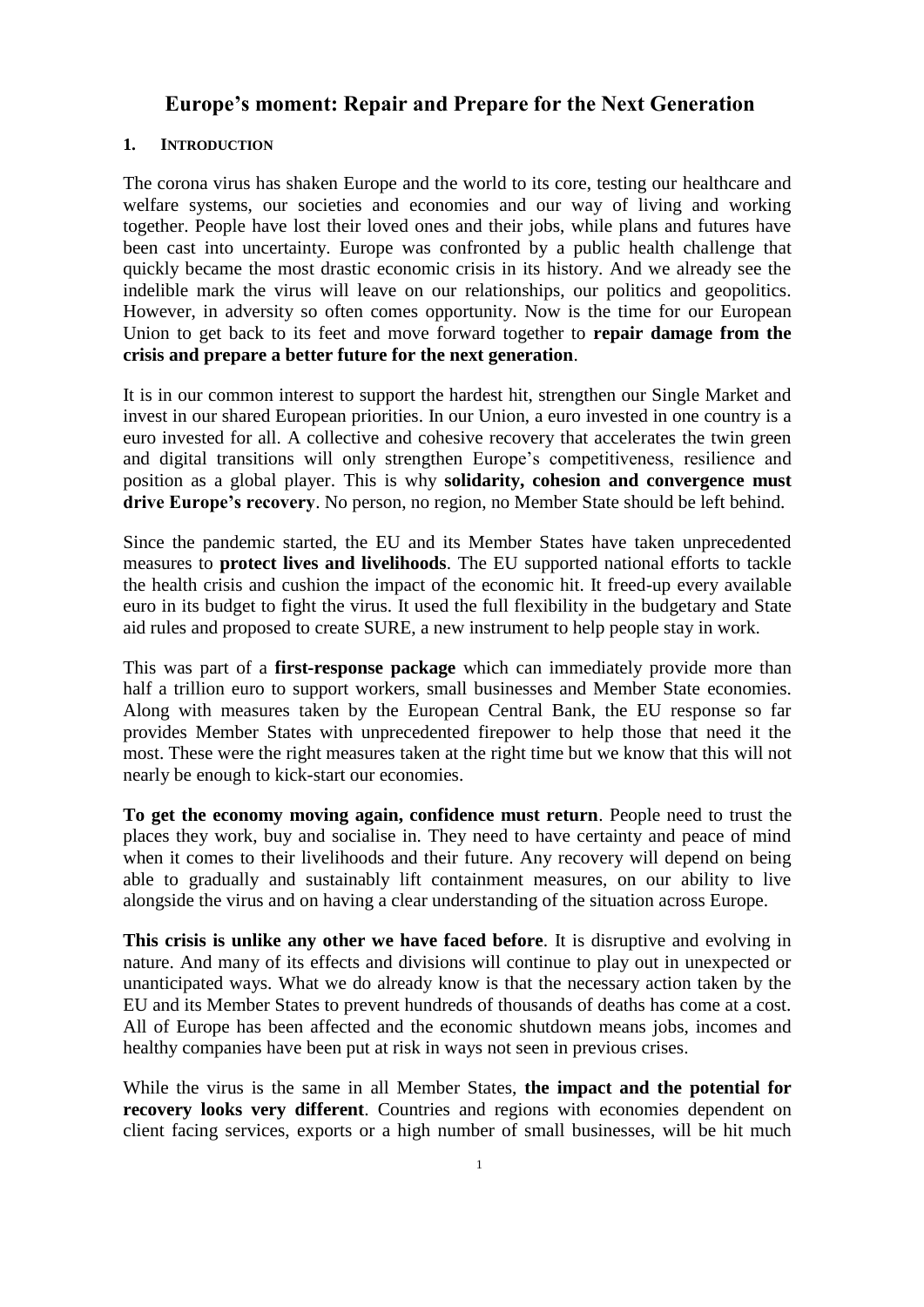harder than others. And while every Member State has supported its workers and companies as much as possible, not all can do this to the same extent. This creates the risk of an imbalanced recovery, an uneven playing field and widening disparities. And it shows the need and the value of a European response.

The choices we make today will define tomorrow's future for the next generation. The massive investment needed to kick-start our economies must relieve the burden on their shoulders, not make it heavier. This is why the EU's recovery plan must guide and build **a more sustainable, resilient and fairer Europe** for the next generation.

Our generational challenges - the green and digital transitions – are even more important now than before the crisis started. Through the recovery, we will press **fast-forward on the twin green and digital transitions.** We will strengthen our strategic autonomy while preserving the benefits of an open economy. We will support our partners around the world and lead a renewed and reinvigorated form of multilateralism the world needs.

To live up to the extraordinary challenge and to prepare a better future, the Commission is today proposing a new recovery instrument, called **Next Generation EU**, within a revamped long-term EU budget. In total, **this European Recovery Plan will put € 1.85**  trillion<sup>1</sup> to help kick-start our economy and ensure Europe bounces forward.

The recovery is likely to be long, but the needs are immediate. A swift agreement on these proposals will be a powerful statement of European unity, solidarity and shared sense of direction. Europe's recovery will be a team effort, from all of us as individuals, to social partners, civil society, business, regions, countries and institutions. **This is Europe's moment and it is time to seize it together**.

# **2. THE ANATOMY OF THE ECONOMIC CRISIS**

 $\overline{a}$ 

To understand what Europe needs to do to recover, we must first have a clear picture of what we are facing. Predictions or definitive conclusions at this stage of the crisis are inevitably fraught with uncertainty. However, it is already clear that the economic outlook is full of risk and that the recession in Europe could be deep, damaging and prolonged if we do not take decisive action now.

The restrictions imposed to contain the spread of the virus slowed economic life down – in some cases almost to a standstill. Supply chains and production lines have been disrupted and the trade in goods and services have been interrupted. Household spending and private investment collapsed to historic lows. Europe's economy and most of its industrial ecosystems have been operating at a fraction of their capacity.

Put together, these factors are expected to lead to a sharp contraction of the EU economy. The figures are stark and the extent of the damage is unprecedented. Estimates suggest that EU Gross Domestic Product (GDP) fell by some 15% in the second quarter of 2020 as compared to the same time last year. **Overall, the EU economy is expected to shrink** 

<sup>&</sup>lt;sup>1</sup> Unless indicated otherwise, amounts are expressed in constant 2018 prices.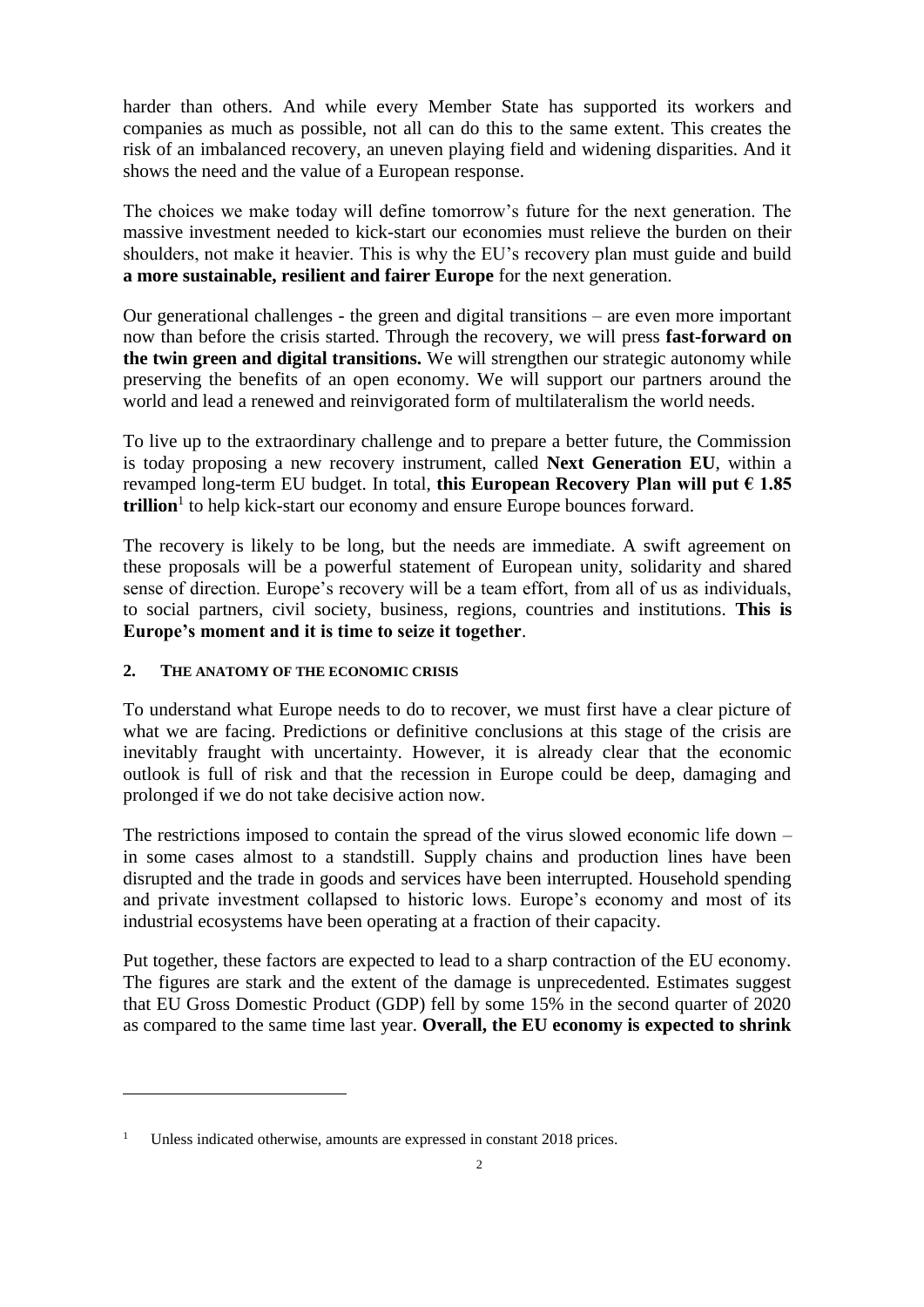**by more than 7% in 2020**. However, a worst-case scenario of a second wave and extended lockdown measures could lead anywhere up to a 16% drop in GDP this year.

While the economy is expected to return to growth in 2021, **the initial recovery will be partial and the impact felt acutely by people and businesses**. Many people are likely to see their income drop and their jobs put at risk. Unemployment is set to rise to 9% in the EU, hitting young people and those in low-skilled, temporary work and living in poorer households disproportionately hard. Poverty and inequalities are likely to rise, underlining the importance of a social and inclusive recovery. Liquidity and access to finance will be a continued challenge for companies, and in particular for smaller businesses. The risk of insolvencies will need to be mitigated to avoid worse knock-on effects.

**The economic impact of the crisis will differ greatly between different parts of the economy**. Businesses providing client-facing services or relying on crowded workplaces and customer areas are most affected. First Commission estimates show that tourism, the social economy and the creative and cultural ecosystems could see a more than 70% drop in turnover in the second quarter of 2020. Textile, transport, energy intensive industries and the renewable energy sector will also be hit hard. Ecosystems with higher consumer confidence, such as manufacturing, retail or health are likely to bounce back faster, while others may face a delayed economic hit.

The impact and recovery potential also depends on each country's demographic or economic structure, with for instance those with a high number of small and mediumsized enterprises (SMEs) hit harder. It also depends on their ability and capacity to absorb and respond to the shock, notably with the help of State aid. This has a considerable knock-on impact on the Single Market and widens divergences and disparities between Member States. This is reflected in the fact that the recession will be close to 10% for some countries, compared to an average of between 6-7.5% elsewhere.

This picture, presented in greater detail in the accompanying needs assessment<sup>2</sup>, shows the need for massive investment and financing. Putting a definitive figure on investment needs at this stage of the crisis is not an exact science. However, the needs assessment estimates that at least  $E1.5$  trillion of additional public and private investment will be required in 2021 and 2022 to get Europe on the road to a sustainable recovery.

### **3. INVESTING IN THE NEXT GENERATION**

The needs assessment shows the need for massive investment at scale and speed, including substantial public and private investment at national level. **If left to individual countries alone, the recovery would likely be incomplete, uneven and unfair**. This is a very real risk in other parts of the world. But in our Union where people, business and economies depend on each other, Europe is in a unique position to be able to invest in a sustainable recovery and future. This investment will be a **common good for our shared future** and will show the true and tangible value of being part of the Union.

 $\overline{a}$ 

<sup>2</sup> SWD(2020) 98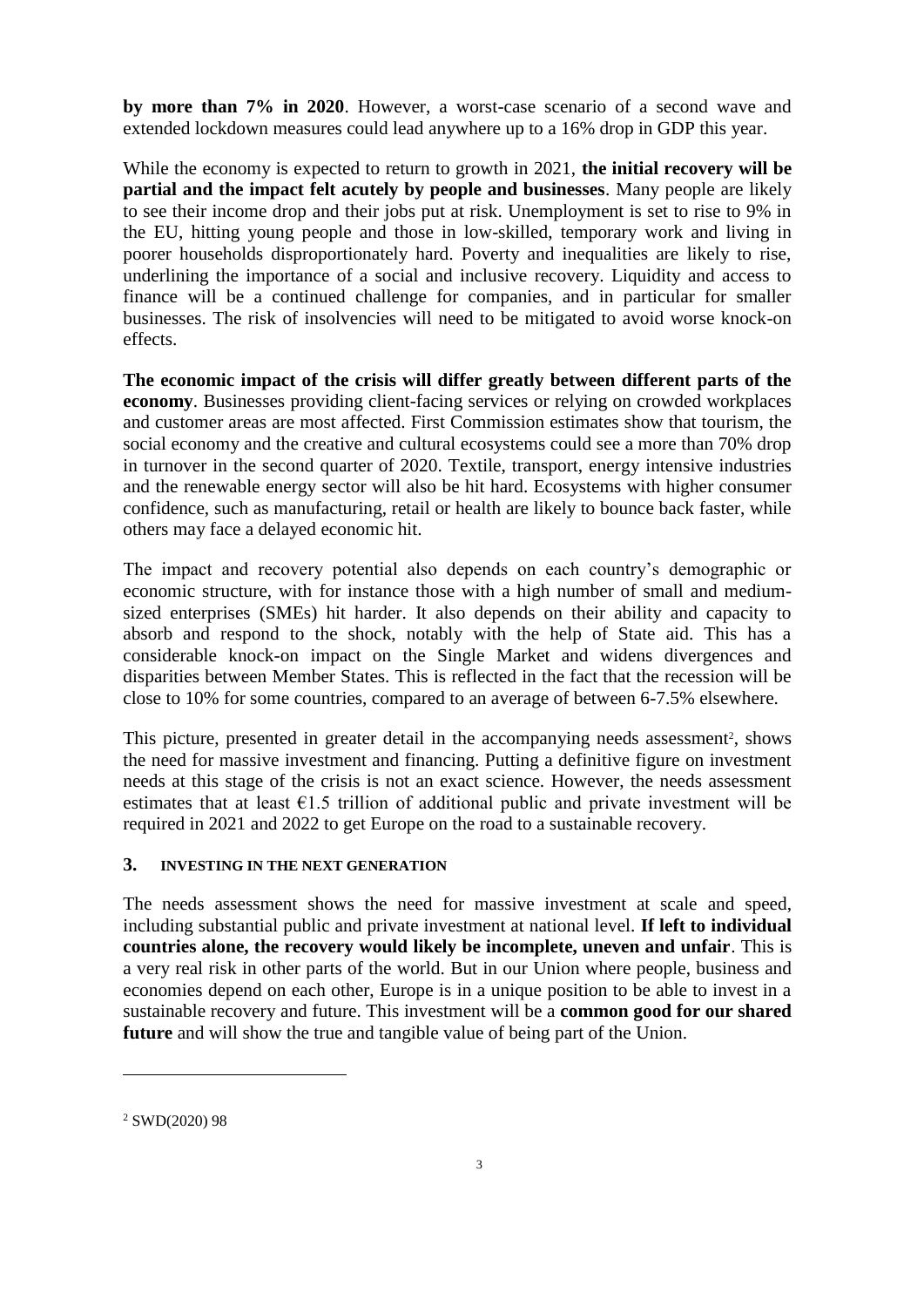Designed for cohesion, convergence and solidarity, the EU budget is a ready-made instrument. It is tried, transparent and trusted by all. It is made to invest in commonly agreed programmes and priorities and ensure that those who need more support get the investment they need to catch up.

This is why the Commission is today proposing **a new**  $\epsilon$ **750 billion recovery instrument, Next Generation EU**, embedded within a powerful and modern long-term EU budget. This is a historic and one-off proposal which reflects the scale and the size of the challenge facing us. The full breakdown of how this will work is set out in the accompanying Communication<sup>3</sup>, as well as the legal texts adopted today. The main features are the following:

# *Raising the money*

The money for Next Generation EU will be raised by temporarily lifting the own resources ceiling to 2% of EU Gross National Income. This will allow the Commission to use its very strong credit rating to borrow  $\epsilon$ 750 billion on the financial markets for Next Generation EU.

The funds raised will need to be repaid through future EU budgets - not before 2028 and not after 2058. To help do this in a fair and shared way, **the Commission will propose a number of new own resources**. These could include a new own resource based on the Emissions Trading Scheme, a Carbon Border Adjustment Mechanism and an own resource based on the operation of large companies. It could also include a new digital tax, building on the work done by the Organisation for Economic Co-operation and Development (OECD). The Commission actively supports the discussions led by the OECD and the G20 and stands ready to act if no global agreement is reached. These will be in addition to the Commission's proposals for own resources based on a simplified Value Added Tax and non-recycled plastics.

In addition to Next Generation EU, the Commission is proposing **a revamped EU budget, amounting to some €1 100 billion between 2021-2027**.

# *Investing the money*

All of the money raised through Next Generation EU and the new EU budget will be channelled through EU programmes. This means that every euro of investment will be made available to get Europe back to its feet, to accelerate the twin green and digital transitions and build a fairer and more resilient society. It also means there is **full transparency and democratic accountability** for the European Parliament and Council. The money from Next Generation EU will be invested across three pillars, through  $6500$ billion in grants and  $E250$  billion in loans to Member States.

The first pillar is **support to Member States for investment and reforms** to address the crisis:

 $\overline{a}$ 

<sup>3</sup> COM(2020) 442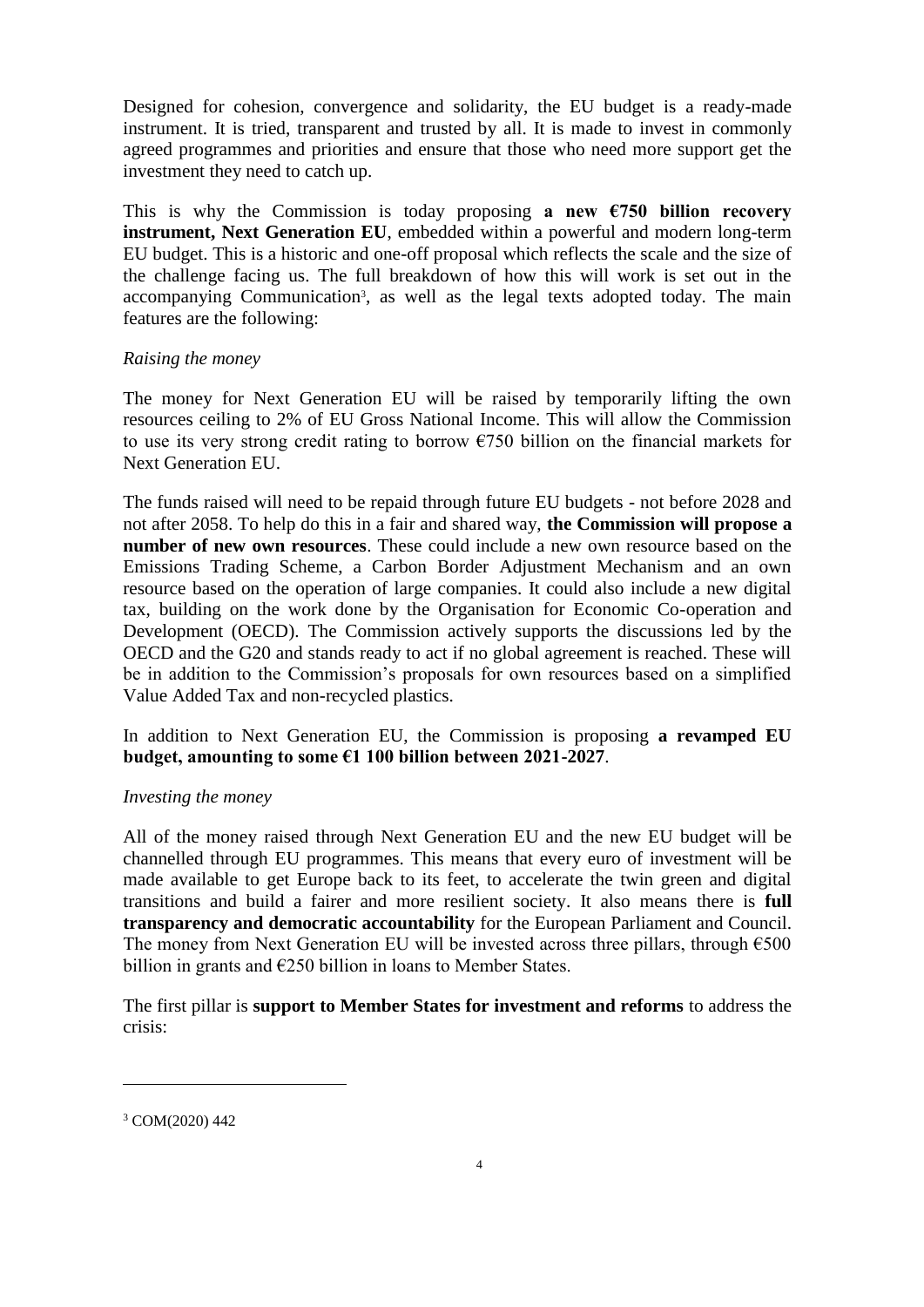- A new **Recovery and Resilience Facility** with a budget of  $\epsilon$ 560 billion distributed in grants and loans. This will support Member States to implement investments and reforms that are essential for a sustainable recovery. Member States will design their own tailored national recovery plans, based on the investment and reform priorities identified as part of the European Semester, in line with National Climate and Energy Plans, Just Transition Plans and Partnership Agreements and Operational Programmes under EU funds.
- $\checkmark$  A new initiative, **REACT-EU**, will provide a top-up for cohesion support to Member States, with a budget of €55 billion. This will be available from 2020 and be distributed according to a new allocation key taking into account the impact of the crisis. This will ensure there is no interruption in funding for key crisis repair measures and support to the most deprived. It will support workers and SMEs, health systems and the green and digital transitions and be available across sectors – from tourism to culture.
- $\checkmark$  To support the green transition, the Commission is proposing to provide additional funding for the Just Transition Fund and the European Agricultural Fund for Rural Development. Cohesion policy programmes will also be strengthened in the next EU budget period, also to allow for greater flexibility.
- The second pillar is about **kick-starting the EU economy by incentivising private investment**.
	- A new **Solvency Support Instrument** will mobilise private resources to provide urgent support to otherwise healthy companies. Investment will be channelled to companies in the sectors, regions and countries most affected. This will help to level-up the playing field for those Member States who are less able to support through State aid. It can be operational from 2020 and will have a budget of  $\epsilon$ 31 billion, aiming to unlock more than  $\epsilon$ 300 billion in solvency support. Guidelines will be developed to help align investments towards EU priorities.
	- $\checkmark$  The Commission is proposing to **upgrade InvestEU**, the EU's flagship investment programme, more than doubling its capacity.
	- $\checkmark$  In addition to the above, a **Strategic Investment Facility** will be created within InvestEU. It will be able to unlock  $\epsilon$ 150 billion of investment thanks to the  $\epsilon$ 15 billion put into it by Next Generation EU. This will invest in strengthening our resilience and strategic autonomy across key technologies and value chains.

The third pillar is about learning **the lessons of the crisis**:

 The Commission is proposing to create a **new standalone EU4Health programme**, with a budget of  $\epsilon$ 9.4 billion. It will invest in prevention, crisis preparedness, the procurement of vital medicines and equipment, as well as improving long-term health outcomes. A number of other key programmes will be reinforced to learn the lessons from the crisis, notably rescEU and Horizon Europe.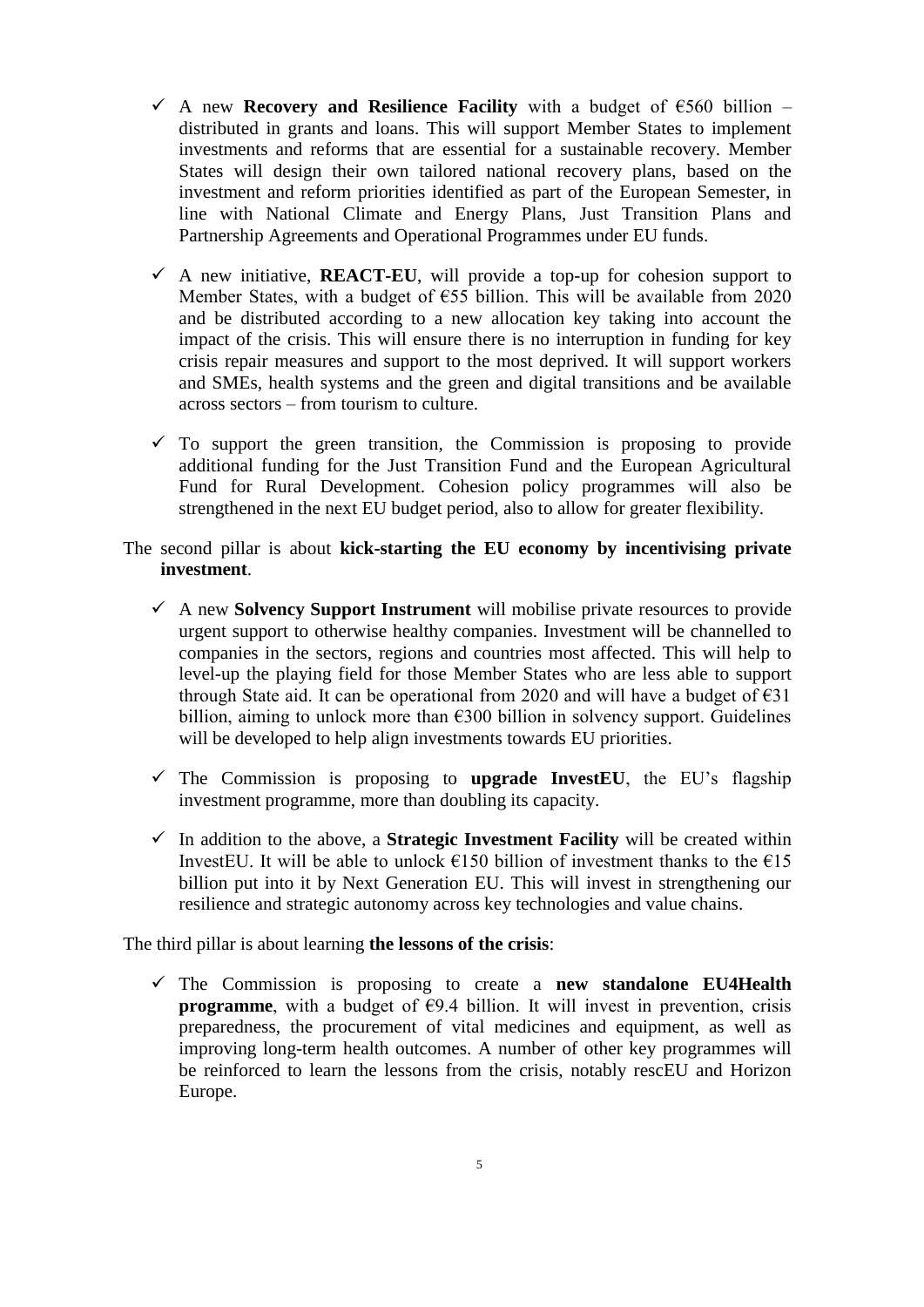$\checkmark$  To **better support our global partners**, both the Neighbourhood, Development and International Cooperation Instrument and the Humanitarian Aid Instrument will be strengthened.

In addition to three pillars of spending through the Recovery Instrument, the Commission is also proposing to strengthen a number of other programmes in the EU budget, as compared to what was discussed by the European Council in February. These include the Common Agricultural Policy, the European Maritime and Fisheries Fund, the Single Market Programme and programmes supporting cooperation on tax and customs, the Connecting Europe Facility, Erasmus+, the Creative Europe Programme, the Digital Europe Programme, the European Defence Fund, the Internal Security Fund, the Asylum and Migration Fund, the Integrated Border Management Fund and pre-accession assistance.

#### **4. REPAIR AND PREPARE THE NEXT GENERATION: THE POLICY FUNDAMENTALS**

**This disruptive and changing crisis is first and foremost a human tragedy**. Beyond continued efforts to tackle the health dimension, the EU must prioritise the social dimension of this, notably by implementing the European Pillar of Social Rights. We must invest in protecting and creating jobs and in driving our competitive sustainability by building a fairer, greener and more digital Europe. We must repair the short-term damage from the crisis in a way that also invests in our long-term future. To achieve this, the EU must now show clarity of purpose and certainty of direction through its policies.

## *4.1. The European Green Deal: the EU's growth strategy*

The European Green Deal is Europe's growth strategy. To ensure we use it to its full potential, it is essential that Next Generation EU drives our competitive sustainability. **Public investments in the recovery should respect the green oath to "do no harm"**. The priorities identified in the European Semester, National Energy and Climate Change Plans (NECPs) and Just Transition Plans should guide this investment. The investment guidelines for the new **Solvency Support Instrument** will also reflect the need to prioritise green investments. This will be supported by the 25% of the EU budget spent on climate investments and additional funding for Horizon Europe, reflecting the crucial role of research and innovation in driving the shift towards a clean, circular, competitive and climate neutral economy.

To help unlock the private investment needed, long-term certainty and predictability are essential. This underlines the importance of the Climate Law and the upcoming proposals for **more ambitious emissions reduction targets for 2030**. The EU **sustainable finance taxonomy** will guide investment in Europe's recovery to ensure they are in line with our long-term ambitions. This will be supported with a **Renewed Sustainable Finance Strategy** later this year. To ensure environmental and social interests are fully embedded into business strategies, the Commission will put forward a new initiative in 2021 on **sustainable corporate governance**.

This investment should help the **European Green Deal become a job-creating engine**. Meeting the existing 2030 climate and energy targets can add 1% of GDP and create almost 1 million new green jobs. Investing in a **more circular economy** has the potential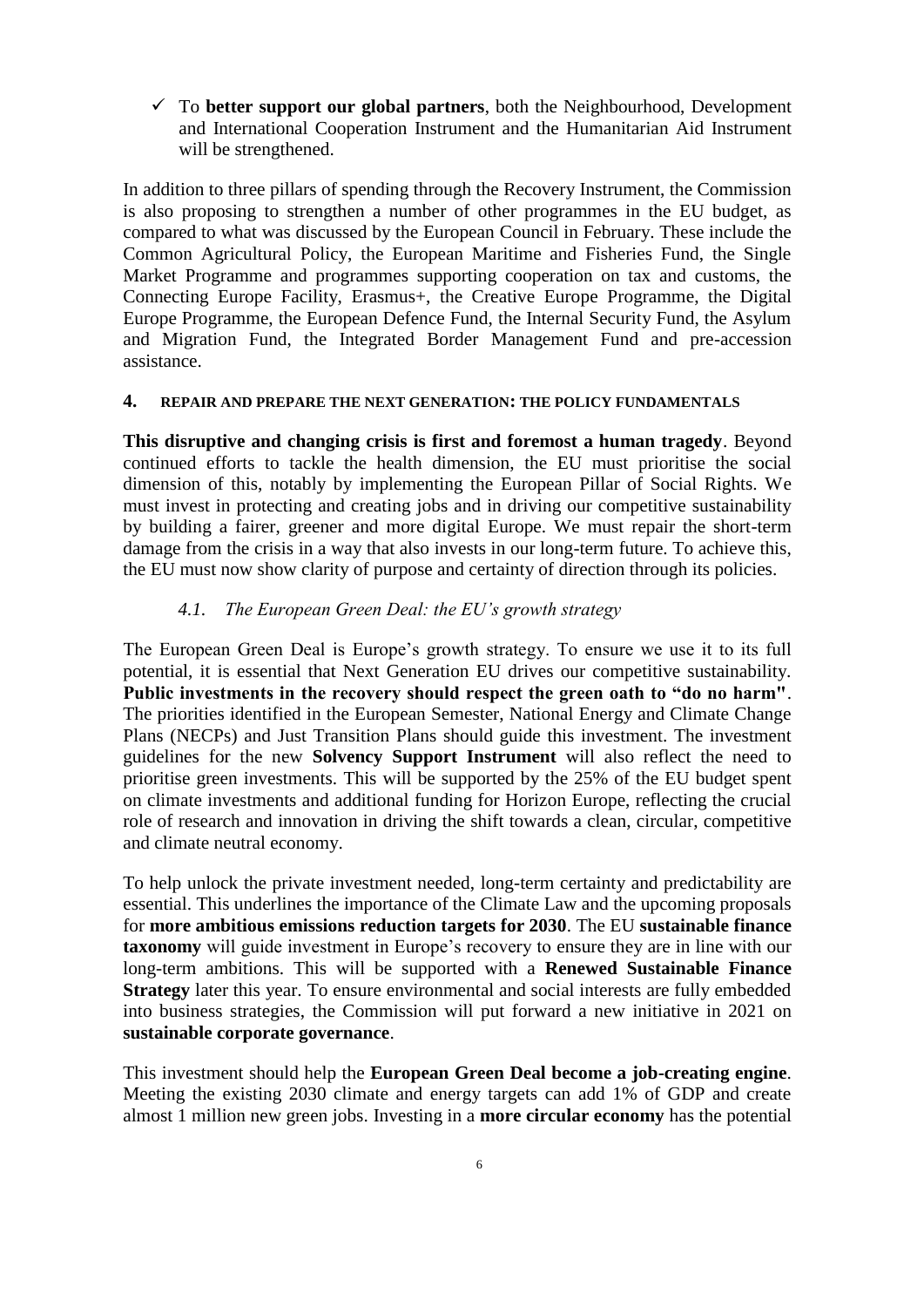to create at least 700,000 new jobs by 2030 and help the EU to reduce its dependency on external suppliers and increase its resilience to global supply issues.

As well as providing long-term certainty, the green recovery must also help to kick-start Europe's economy quickly and at the local level. The upcoming **Renovation Wave** will focus on creating jobs in construction, renovation and other labour-intensive industries. Through regulatory and financial support, such as **a doubled in size sustainable infrastructure window in InvestEU**, the aim will be to at least double the annual renovation rate of existing building stock. Member States will also be able to use funds from the Recovery and Resilience Facility for this purpose, in line with identified priorities under the European Semester or the NECPs. This will help save money on energy bills, provide healthier living conditions and reduce energy poverty.

In the same spirit, the Commission will also focus on **unlocking investment in clean technologies and value chains,** notably through the additional funding for Horizon Europe. The new Strategic Investment Facility will invest in technologies key for the clean energy transition, such as renewable and energy storage technologies, clean hydrogen, batteries, carbon capture and storage and sustainable energy infrastructure. The work of the European Battery Alliance will be fast-tracked and the new **Clean Hydrogen Strategy and Alliance** will steer and coordinate the rapid upscaling of clean hydrogen production and use in Europe. The Commission will also make proposals to boost uptake of offshore renewable energy and to better integrate the energy system.

The crisis has also demonstrated the crucial role that transport plays, with interrupted transport and logistic routes across all modes hitting our value chains and economies. To help create more jobs, there will also be a focus on accelerating the production and deployment of **sustainable vehicles and vessels** as well as **alternative fuels**. The Connecting Europe Facility, InvestEU and other funds will support the financing of the installation of **one million charging points**, clean fleet renewals by cities and companies, sustainable transport infrastructure and enable the shift to clean urban mobility. Public investment to relaunch the recovery of the transport sector should come with a commitment from industry to invest in cleaner and more sustainable mobility.

Protecting and restoring biodiversity and natural ecosystems is key to boosting our resilience and preventing the emergence and spread of future outbreaks.. This redoubles the importance of the recently adopted **EU Biodiversity Strategy for 2030** and the upcoming EU Forest Strategy. Under InvestEU a new natural capital and circulareconomy initiative will mobilise at least  $\epsilon$ 10 billion over the next 10 years.

The Common Agricultural Policy and the Farm to Fork Strategy will **support our farmers and agricultural sector to thrive** and continue to provide us with the affordable, nutritious, safe and sustainable food we need, while strengthening our supply chains and addressing the issues that were exposed during the crisis. Given the vital role of farmers and rural areas in the green transition, the Commission is today proposing to reinforce the budget for the **European Agricultural Fund for Rural Development** by €15 billion.

Many people, regions and sectors hit hardest by the crisis will also have to make a bigger change than most. This is why the Commission is today proposing to strengthen the **Just**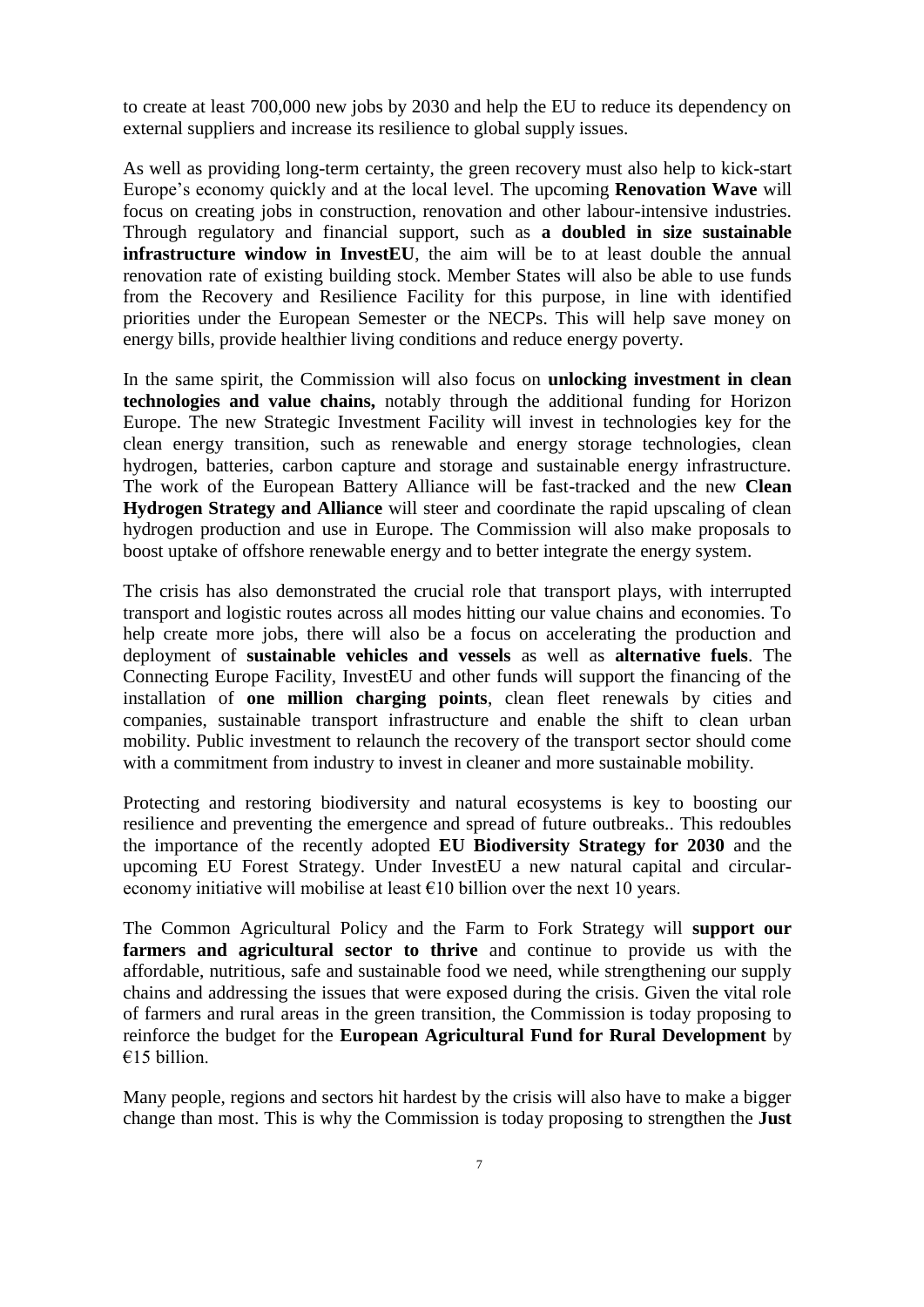**Transition Fund** with an additional  $\epsilon$ 32.5 billion. This funding will be used to alleviate the socio-economic impacts of the transition, supporting re-skilling, helping SMEs to create new economic opportunities, and investing in the clean energy transition. The Commission is also making proposals to set up the new public sector loan facility that forms the third pillar of the Just Transition Mechanism. This will be supported by  $61.5$ billion from the EU budget and  $\epsilon$ 10 billion in lending by the European Investment Bank.

#### *4.2 A deeper and more digital single market*

The pandemic and its consequences on our lives and economies have highlighted the importance of digitisation across all areas of EU economy and society. New technologies have kept our businesses and public services running, and made sure that trade could continue flowing. They have helped us all to stay connected, to work remotely and to support our children's learning.

In the long run, this is likely to trigger permanent and structural changes in societal and economic life: more teleworking, e-learning, e-commerce, e-government. This highlights the potential of developing a universally accepted e-ID - **public electronic identity** – to allow for simple, trusted and secure access to cross-border digital public services.

**Four elements will be key for a digital recover**y, helping to stimulate competitive innovation and to provide users with greater choice.

First, we will need to **invest in more and better connectivity**. The rapid deployment of 5G will have spill-over effects across the whole digital society and increase Europe's strategic autonomy. This will support wider efforts to build infrastructure that can handle emerging and future processes and applications. It will also provide the necessary bandwidth for health, education, transport, logistics and media which are essential for our resilience, competitiveness and economic recovery.

Second, we will need **a stronger industrial and technological presence** in strategic parts of the digital supply chain. Just as it became clear how important connectivity and digital technologies are, we are also reminded of the importance of security of technology. This reaffirms the need for Europe to have tech sovereignty where it matters, as well as keeping open trade and the flow of innovation going.

In this spirit, recovery investment will be channelled towards **strategic digital capacities and capabilities**, including artificial intelligence, cybersecurity, secured communication, data and cloud infrastructure, 5G and 6G networks, supercomputers, quantum and blockchain. This will be a priority in the Recovery and Resilience Facility, InvestEU and the Strategic Investment Facility. The investment guidelines for the new Solvency Support Instrument will also reflect the need to prioritise digital investments. This will also help to bridge Europe's digital divide, which has become even more apparent during the crisis.

Third, we must build a **real data economy** as a motor for innovation and job creation. Data offers opportunities for businesses to develop products and services. To make the most of this, we need **common European data spaces in key sectors and areas**, including in support of European industry, the implementation of the European Green Deal, health, mobility and public administration.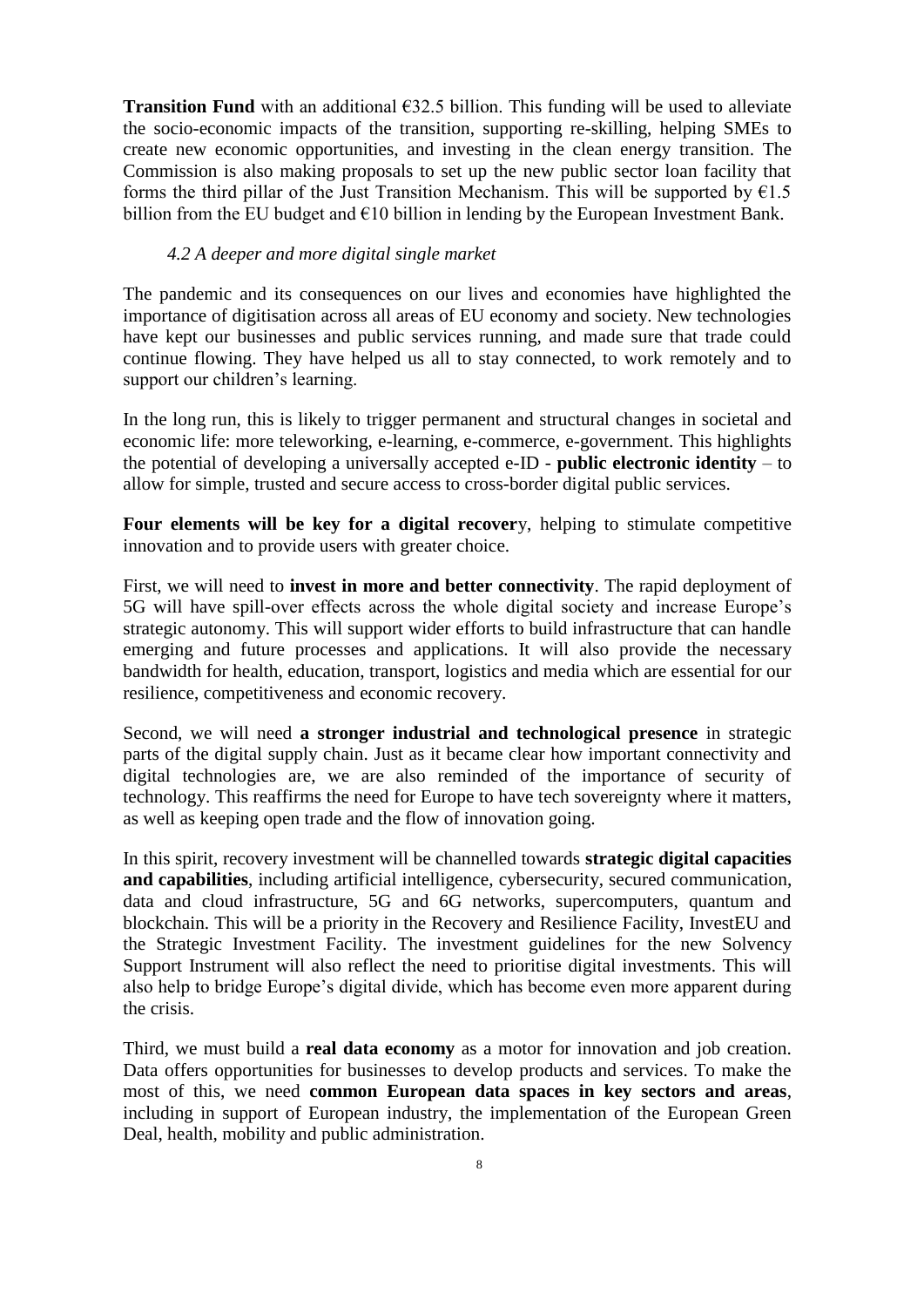To bring this to life, the Commission will present legislative action on **data sharing and governance** to help put in place the right structures to handle data sharing across Member States and sectors, tackle barriers to digital trade and make Europe fit and able to compete in the 21st global economy. This will facilitate the setting up of common data spaces and strengthen governance on issues such as data portability or access. This will be followed by a **Data Act**, which will establish the conditions for better access and control of industrial data. The Commission will also propose to make high value government datasets available for the common good through more open access for research, innovation and SMEs.

The fourth element is the need for **a fairer and easier business environment**, The extended lockdown boosted internet shopping and online business models. This trend will only accelerate in the months and years to come, with more companies switching to digital to do business. However, the online environment is currently dominated by a number of large platforms. Their position – and their greater access to key data resources – has an impact on the ability of smaller European companies to start up, scale up or make the most of the Single Market.

These issues must be addressed if Europe is to make the most of the digital recovery. In this spirit, one of the aims of the new **Digital Services Act** will be to improve the legal framework for digital services, with clear rules for online platforms. It will offer greater security for consumers online, prevent the abuse of market power by platforms and ensure a fair market place with equal opportunities for smaller businesses.

We must also focus on reducing administrative burden and making it easier for companies, especially SMEs, to use digital tools, such as e-signature. They need support to get easier access to data and reduce red tape through digital solutions, for example for contracts. The use of one-stop support shops and simplifying online administrative procedures should be encouraged.

Digitisation of public procurement, including by developing **national e-procurement systems and platforms,** will be prioritised. This will be supported by the full implementation of the company law package to facilitate the digitisation and mobility of companies and of the single digital gateway.

During the last weeks, we have also witnessed an extraordinary increase in malicious attacks from multiple sources, attempting to capitalise on the disruption caused by the pandemic for criminal or for geopolitical reasons. Improving the digital capabilities of law enforcement will preserve their ability to protect citizens effectively. The digitisation of justice systems can improve access to justice and the operation of the business environment.

A new **Cybersecurity Strategy** will look at how to boost EU-level cooperation, knowledge and capacity. It will also help Europe strengthen its industrial capabilities and partnerships, and encourage the emergence of SMEs in the field. This will accompany the review of the Directive on security of network and information systems and a proposal for additional measures on Critical Infrastructure Protection. Together with the ongoing work on cybersecurity as part of the EU Security Union, this will increase capabilities within Member States and boost the EU's overall cybersecurity.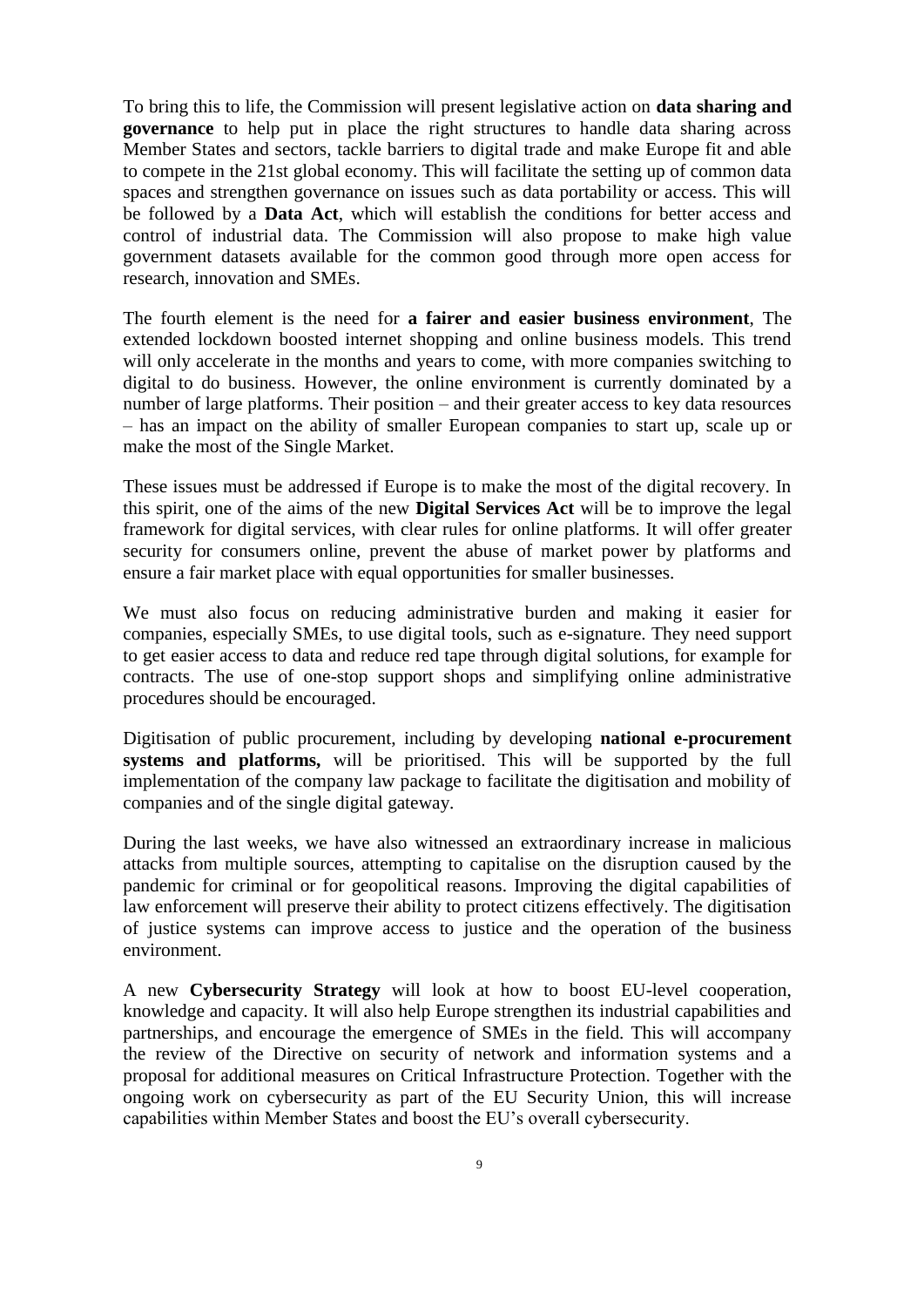#### *4.3. A fair and inclusive recovery*

This crisis is a human tragedy. Europe must do everything it takes to ensure that what started as a health pandemic – and became an economic emergency – does not become a fully blown social crisis. Millions of people across the EU have either lost their job or are on short-time work schemes and millions more could be at risk given the high-level of uncertainty.

Supporting **people to stay in work**, and creating new jobs, will drive our efforts. In the short term, the new temporary instrument to mitigate unemployment risks in an emergency (**SURE**) will provide 100 billion EUR to help workers keep their income and ensure businesses can stay afloat and retain staff. The Commission will build on this, as well as on the experiences of newly created short-term work schemes in many Member States, when proposing a permanent instrument in the future.

The new **Solvency Support Instrument** will help keep companies in business and people in work. The European Investment Bank's the new pan-European guarantee fund will be able to support SMEs who employ around two-thirds of the EU's workforce. The regions most affected by the crisis will be able to access fast and flexible support under the new REACT-EU initiative. In the medium to longer term, efforts to restore a fully functioning Single Market, as well as the investment made through Next Generation EU, will create new jobs across the economy, notably in the green and digital transitions.

All of this reflects the need for the recovery to be fair and inclusive. It must address the disparities and inequalities either exposed or exacerbated in the crisis and promote territorial cohesion. The starting point is **solidarity: between people, generations, regions and countries**. This will need to be done in close cooperation with social partners, civil society and other stakeholders. Our compass to achieve this will remain the **European Pillar of Social Rights**.

The EU will ensure that **equality is at the heart of the recovery**. A prosperous and social Europe depends on us all, irrespective of sex, racial or ethnic origin, religion or belief, disability, age or sexual orientation. This is doubly important in a crisis which has had disproportionate impact on a number of groups in society.

Ensuring that all workers in the EU earn a decent living will be essential for the recovery. When set at adequate levels, **minimum wages** help vulnerable workers to build up a financial buffer during good times and limit the fall in income during bad times. Given women are overrepresented and underpaid in many front-line jobs, the need to close the gender pay gap, including through **binding pay transparency measures**, becomes all the more important.

Reinforced **youth employment support** will help young people get into work, training or education, while a strong **social economy** can offer unique opportunities to help most vulnerable to return to the labour market.

The virus has also been particularly painful for the elderly, who are hit hardest from the virus and are the most secluded in their homes. The Commission's upcoming work on ageing and on persons with disabilities will take into account the experience and the lessons of the crisis. At the other end of the scale, we also need to mitigate the crisis'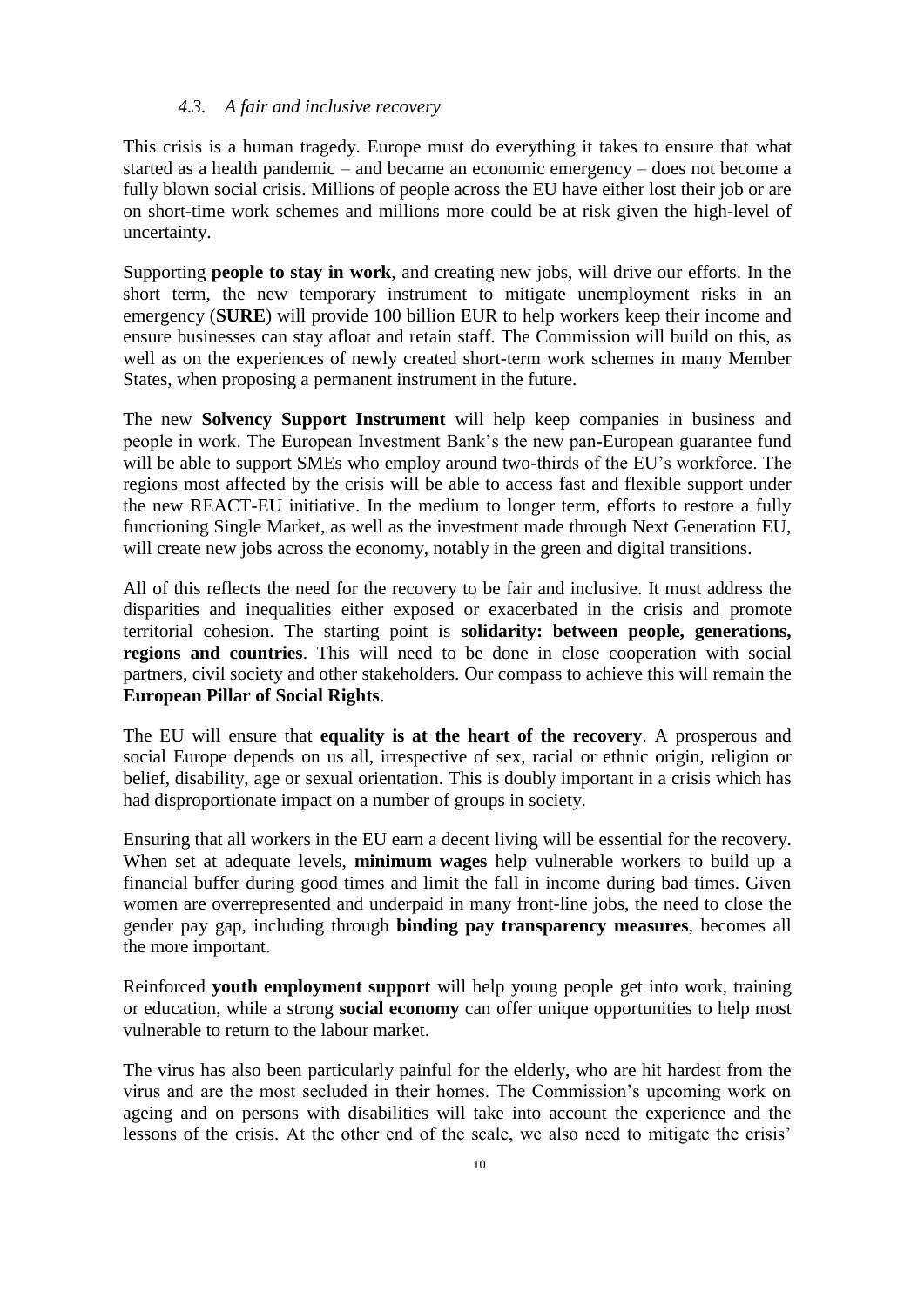impact on children. The Commission will propose the **European Child Guarantee** in 2021 to ensure that all children have access to basic services like health and education.

Everyone will benefit from Europe's recovery and everyone must contribute to making it happen. To ensure that solidarity and fairness is at the heart of the recovery, the Commission will step up the **fight against tax fraud** and other unfair practices. This will help Member States generate the tax revenue needed to respond to the major challenges of the current crisis. A **common consolidated corporate tax base** would provide business with a single rulebook to compute their corporate tax base in the EU. Tax simplification can improve the business environment and contribute to economic growth.

The crisis is a test for our social protection systems and necessary investments need to fill the gaps in coverage that have become apparent in the crisis, for instance for those selfemployed**.** This was in particular the case for **platform workers** who in many cases fall outside the scope of EU labour legislation and therefore need to be provided with fair working conditions and adequate social protection.

As Europe sets off on its path to recovery towards a greener, digital and more resilient economy and society, the need to improve and adapt skills, knowledge and competences becomes all the more important. The crisis has also shown the importance of digital skills, for children, students, teachers, trainers and all of us to communicate and work. The Commission will come forward with a **Skills Agenda for Europe and an updated Digital Education Action Plan.**

The lockdown of society also proved to be a time of fear and suffering for victims of domestic violence and abuse, with evidence of a substantial increase of cases. The EU will do all it can to prevent and combat gender-based violence, support and protect victims of such crimes, and hold perpetrators accountable for their abusive behaviour. The **Victims' Rights Strategy** will pay particular attention to the specific needs of victims of gender-based violence.

# **5. BUILDING A MORE RESILIENT UNION AND SINGLE MARKET**

The pandemic has served to reaffirm the **interdependence of our economies** and the importance of a fully functioning Single Market. Member States have shared the gains from the Single Market for almost thirty years and, for some, intra-EU trade amounts to over 70% of exports. Our industrial ecosystems are increasingly integrated and connected. Research, engineering, manufacturing, assembly and servicing often take place in different parts of Europe, and allow businesses to be more competitive and focus on what they do best. This will be exactly what is needed for Europe's recovery.

The crisis has also broken up parts of our productive tissue and has affected crucial supply chains. This disruption of production and decline in demand in one Member State will have a significant impact in others. If not addressed, this could lead to closures and job losses and will ultimately hamper our competitiveness and the speed of recovery in other Member States. **Given the scale and the nature of this challenge, the response can only be European.** 

This starts with **ensuring that our Single Market works properly again.** Three out of the four freedoms were severely impacted by the pandemic: people, goods, services.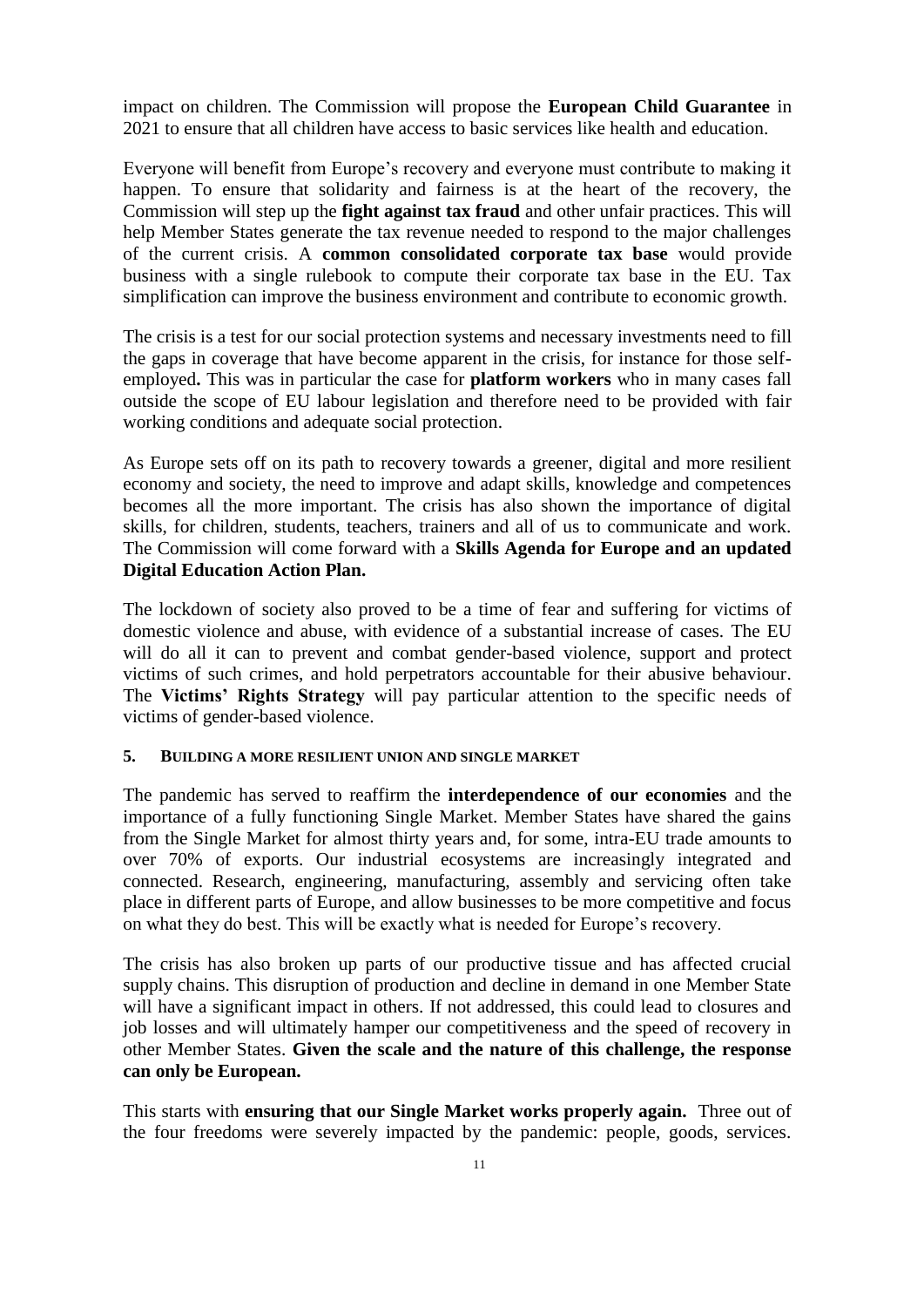Following initial issues, the decisive action taken to ensure the free movement of goods and products helped our grocery shops stay open and many of our factories to continue working. The free movement of people was essential to allow transport, seasonal and other workers to keep supply chains going.

These actions helped ensure basic business continuity but recovery will mean fully reinstating all four freedoms. We must continue reducing our regulatory burden simplifying our internal market rules and ensuring they are fully enforced and implemented. The new **Single Market Enforcement Task Force** will be essential to identify and address barriers that arise due to improper application or enforcement. It will ensure the full implementation of the Single Market Enforcement Action Plan adopted in March.

To maintain the level playing field and keep the Single Market working, the Commission is proposing a new tool, the **Solvency Support Instrument**, to provide support to healthy companies who are now at risk because of the economic shutdown. They should be supported to get easier and quicker access to finance. This highlights the importance of **completing the Capital Markets Union and the Banking Union**, key elements in the deepening of the Economic and Monetary Union. This will help provide economic and financial stability throughout the recovery and strengthen our resilience to future shocks. The Commission will also draw its conclusions on the review of economic governance after the crisis.

The crisis has also tested the **EU competition framework**, which was adapted quickly to allow especially indispensable national support through State aid. At the same time, it is important that these temporary flexibilities does not cause long-term fragmentation in the Single Market. EU competition policy is essential to ensuring a level playing field in today's economy, driving innovation and giving consumers more choice. It brings the best out of our companies and enables them to stay competitive globally. As Europe sets out on its recovery path and speeds up the twin transitions, we should ensure that competition rules remain fit for today's world. To make this happen, the Commission is currently reviewing the EU competition framework.

The crisis has also revealed a number of vulnerabilities and a significant increase in certain crimes, such as cybercrime. This shows the need to reinforce the **EU Security Union**. As part of this, the EU Security Union Strategy will address these challenges and build on the work for a secure internal market and society.

The crisis has also put a severe strain on Member States' asylum systems and on border management in the European Union. The new **Pact on Migration and Asylum** will seek to make the EU's management of asylum, migration and borders more effective, fairer and flexible enough to respond to crises.

## *5.1. Open strategic autonomy and strong value chains*

The crisis has also revealed a number of areas where Europe needs to be more resilient to prevent, protect and withstand future shocks. We will always be committed to open and fair trade but must be aware of the need to reduce dependency and strengthen security of supply, notably for things like pharmaceutical ingredients or raw materials.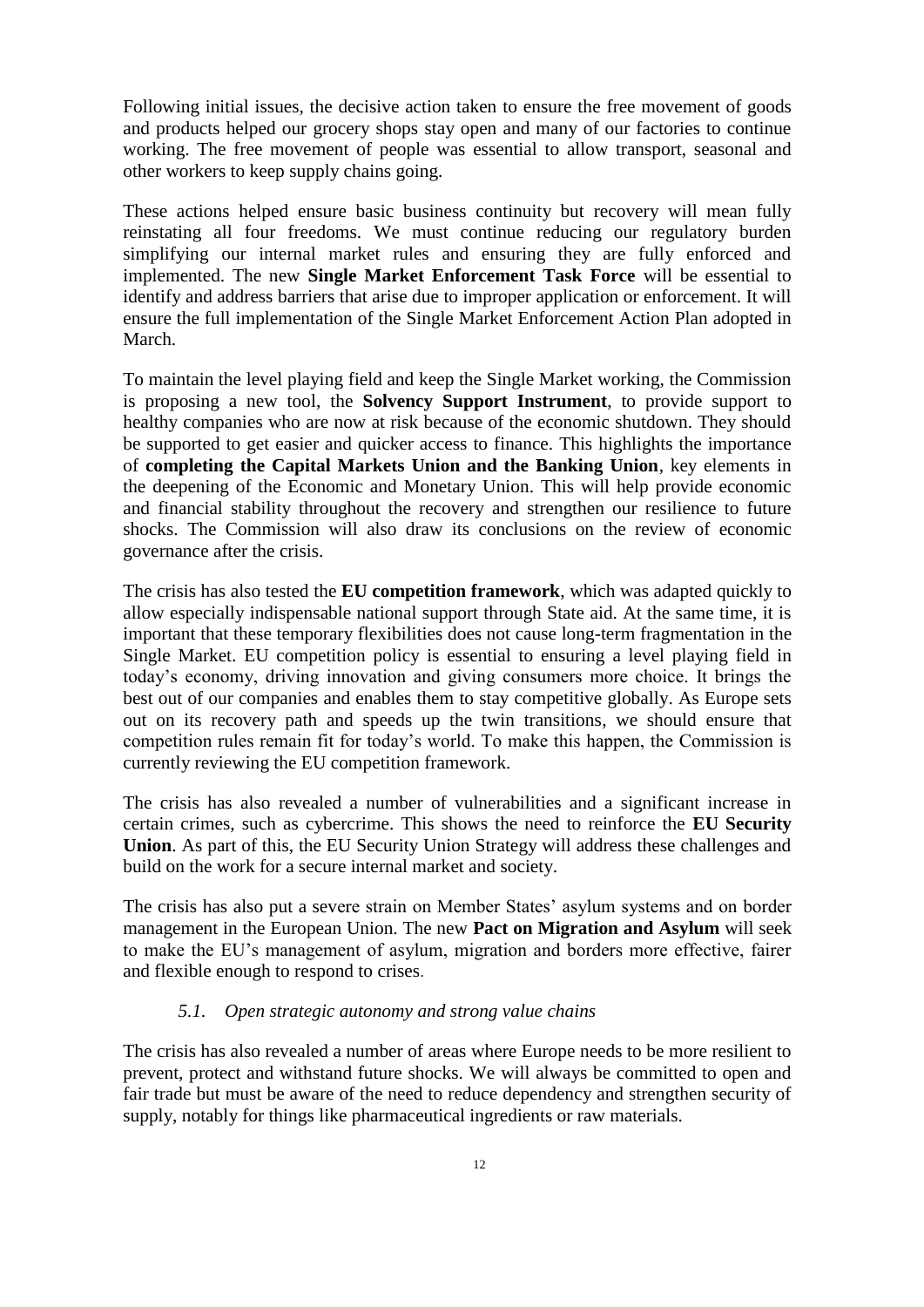To do this, Europe must focus on enhancing its strategic autonomy, economic security and potential for job creation. The Commission is proposing a new **Strategic Investment Facility** to support cross-border investments to help strengthen and build European strategic value chains. It will incentivise European industrial and business leadership in a number of key ecosystems, notably those linked to the twin green and digital transition. This will strengthen the Single Market, underpin the new EU industrial strategy<sup>4</sup> and contribute to a more circular economy.

A new **pharmaceutical strategy** will address risks exposed during the crisis which affect Europe's strategic autonomy and will also support the building of additional pharmaceutical manufacturing and production capacities in Europe.

With the transition to climate-neutrality, the reliance on available fossil fuels risks to be replaced with reliance on other non-energy raw materials, for which global competition is becoming more intense. Waste prevention, boosting recycling and increasing the use of secondary raw materials will help reduce this dependency. New investments in recycling will help provide for strategic secondary raw materials. A new **Action Plan on Critical Raw Materials** will also look at how to strengthen crucial markets in a sustainable way for e-mobility, batteries, renewable energies, pharmaceuticals, aerospace, defence and digital applications. This will be supported by the full implementation of the **Circular Economy Action Plan**.

Global trade and its integrated value chains will remain a fundamental growth engine and will be essential for Europe's recovery. With this in mind, Europe will pursue a model of **open strategic autonomy**. This will mean shaping the new system of global economic governance and developing mutually beneficial bilateral relations, while protecting ourselves from unfair and abusive practices. This will also help us diversify and solidify global supply chains to protect us from future crises and will help strengthen the international role of the euro. In this spirit, the EU will undertake a **Trade Policy Review** to ensure the continuous flow of goods and services worldwide and to reform the World Trade Organization.

At the same time, the EU also needs to protect its strategic assets, infrastructure and technologies from foreign direct investments that could threaten its security or public order, through a **reinforced Foreign Direct Investment screening mechanism**. In this crisis, state subsidies from third countries have the potential of further un-levelling the playing field in the Single Market. This will be addressed in the upcoming Commission White Paper on an instrument on foreign subsidies. A swift agreement on the proposed International Procurement Instrument will also be essential to strengthen the EU's ability to negotiate reciprocity and market opening with its partners.

Should differences in climate ambition levels around the world persist, the Commission will propose a **Carbon Border Adjustment Mechanism** in 2021 to reduce the risk of carbon leakage, in full compatibility with WTO rules. This would be a new own resource for the EU budget, helping to repay funds raised for Next Generation EU in the future.

 $\overline{a}$ 

<sup>4</sup> COM(2020) 102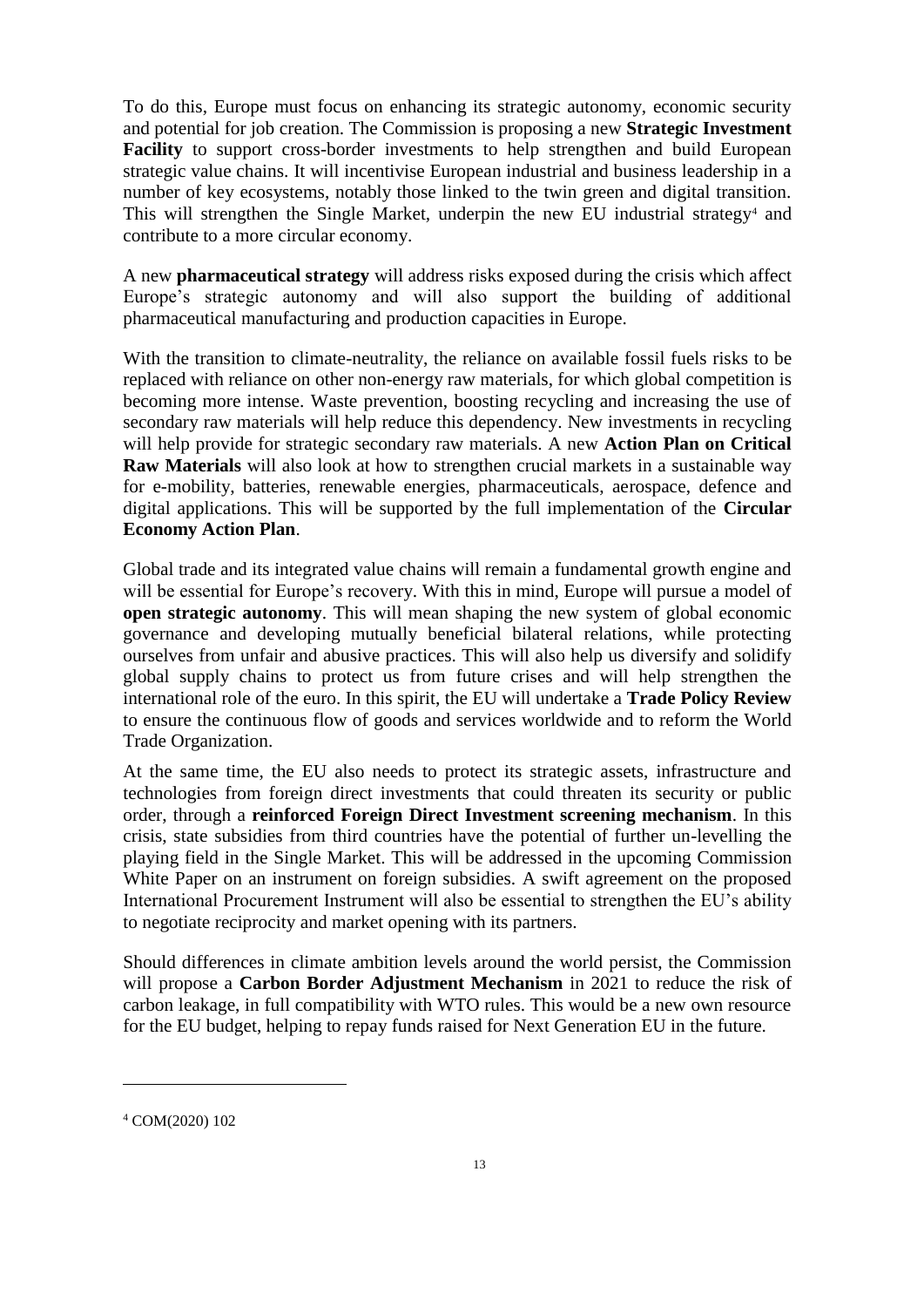#### *5.2. Stronger coordination on public health and enhanced crisis management*

The public health crisis our Union currently faces has shown the strength, skill and courage of Europe's healthcare workers. However, our public health systems, which remains some of the best and most accessible anywhere in the world, have come under severe strain. And coordination between Member States on health issues was also tested in the immediate onset of the crisis.

With this in mind, and in order to improve joint preparedness for future health crises, the Commission will propose to **strengthen the European Medicines Agency** in monitoring production and supply of essential medicines in the EU to avoid shortages. It will also give a **stronger role for the European Centre for Disease Prevention and Control (ECDC)** in coordinating surveillance, preparedness and response to health crises.

The EU's health regulatory framework should also be strengthened and the use of joint procurements for health supplies increased. This would learn the lessons from the crisis, starting with the procurement of vaccines in the immediate term. We will also propose to create a **European Health Data Space** to promote health-data exchange and support research in full respect of data protection.

More resilient health systems need the proper investment and financial support that matches their leading role. The Commission is today proposing a standalone **EU4Health programme** to support Member States and the EU to build up capacity and preparedness for future health crises. It will help deliver a long-term vision for well-performing and resilient public health systems, notably by investing in disease prevention and surveillance, and improving access to healthcare, diagnosis and treatment.

**Research and innovation** will be essential to increase our knowledge of diseases, treatments and vaccines, and strengthen our autonomy and leadership in value chains. This is why as part of the next long-term budget, the Commission is proposing to reinforce **Horizon Europe** to support research and innovation in the health field, extend clinical trials, improve access to research infrastructure and help anchor sound science at the heart of the policy process.

The current crisis has also emphasised the need for **coordination and crisis response at European level**. While coordination between Member States picked up quickly after a slow start, there is a need to learn the lessons of the crisis. This means putting in place stronger crisis preparedness and crisis management for future scenarios.

The Commission is today proposing to **strengthen rescEU** to build the permanent capacity to handle all types of emergencies. This will strengthen its capacity to invest in emergency response infrastructure, transport capacity and emergency support teams. It will create a EU-level reserves of essential supplies and equipment to be mobilised in response to major emergencies.

Another lesson is the need for a fast, flexible and coordinated EU response to crises. In this spirit, the Commission is proposing to strengthen its emergency tools and make them more flexible so resources can be deployed quickly and at scale when needed. This includes the European Solidarity Fund and the European Globalisation Adjustment Fund.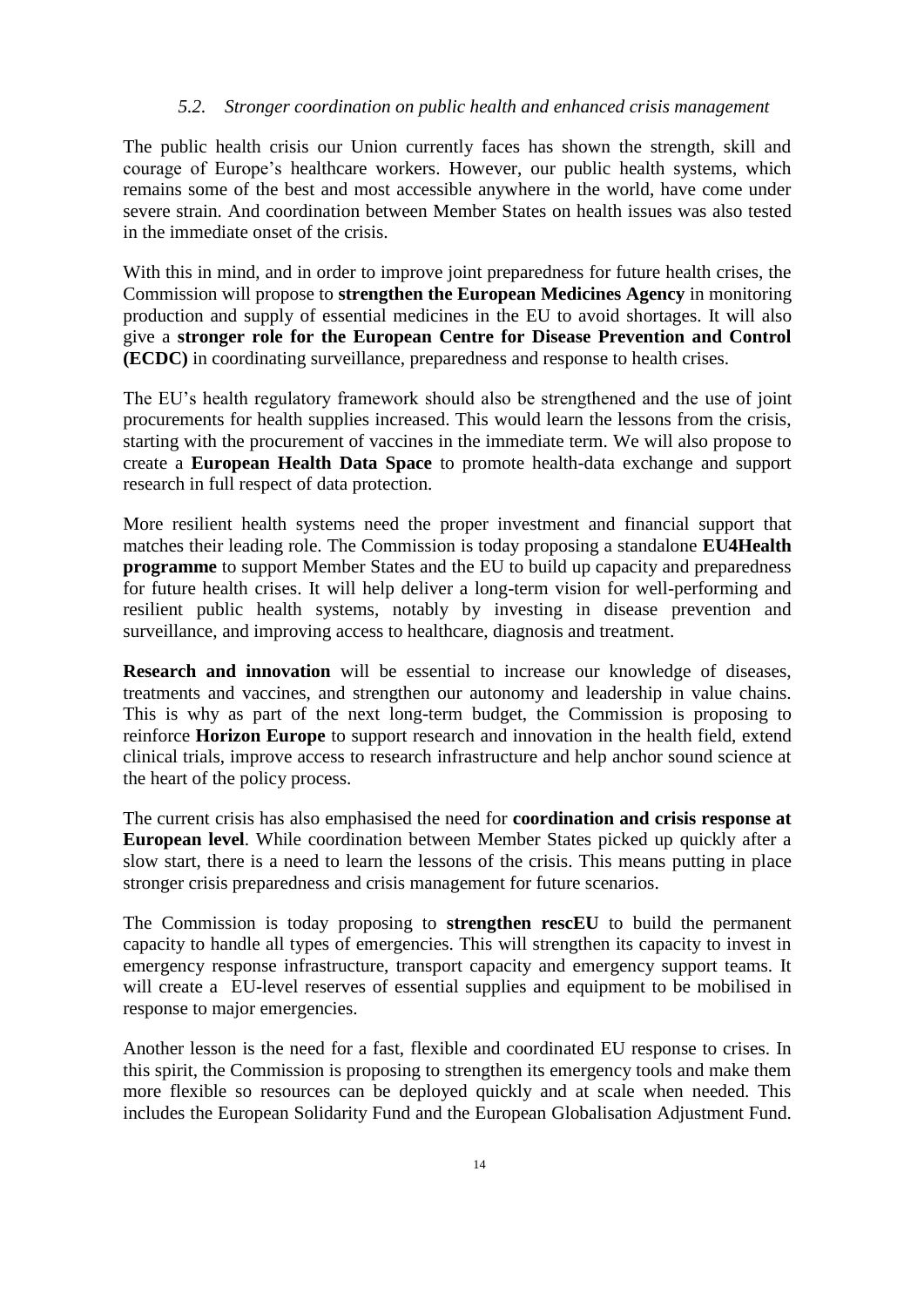The **Solidarity and Emergency Aid Reserve** will also be significantly strengthened to enable a rapid response to crises both within and outside the EU.

## **6. A RECOVERY BASED ON EU VALUES AND FUNDAMENTAL RIGHTS**

The crisis is testing Europe's way of life. To help save lives, some of our freedoms have been constrained. Essential elements that make our society work have often been put on hold. Our democratic resilience has been tested. However, Europe must never compromise on its values. **The recovery must be based on fundamentals rights and full respect of the rule of law**.

In the face of the crisis, all Member States had to adopt emergency measures. The Commission made clear from the onset that emergency measures must be strictly proportionate and limited in time and in nature. All such measures must be subject to regular scrutiny and all rights respected in full.

The crisis has also exposed a number of vulnerabilities in the rule of law. This ranged from the stress on justice systems to the uneven capacity of institutional checks and balances to work effectively. Media and civil society faced new obstacles in playing their role in the democratic debate. The Commission's **Annual Rule of Law Report** will look closer into this across all Member States. The Commission's proposal for a Regulation **on the protection of the EU budget against generalised deficiencies in the rule of law**  will also be a key feature.

The crisis also highlighted threats to our democracy. It brought with it a new "infodemic" from those wanting to manipulate the public space and spread false messages, propaganda and hate narratives. While upholding freedom of expression and supporting media, the Commission will address the most immediate disinformation challenges linked to the pandemic and will also use the **European Democracy Action Plan** to draw the lessons and build resilience for the future.

All of this reflects the even more important need to strengthen and nurture our democracy. This starts with giving people a greater say in their future. Through the **Conference on the Future of Europe**, citizens should play a leading and active part in setting our priorities and our level of ambition in building a more resilient, sustainable and fair Europe.

#### **7. A STRONGER EUROPE IN THE WORLD**

The pandemic and the economic crisis will redefine the way in which global powers and partners interact. The threat of a potential erosion and fragmentation of the global order has markedly increased. At the same time, a virus that knows no borders creates a shared challenge and makes a strong and urgent case for strengthened multilateralism and international rules-based order. More than ever, **global challenges require international cooperation and common solutions**.

The ties between us need continued maintenance to adapt to new realities and to face the disruptive developments of the  $21<sup>st</sup>$  century. The world must avoid a global 'great game' to come out first and on top, to the detriment of others. It should focus on what it can do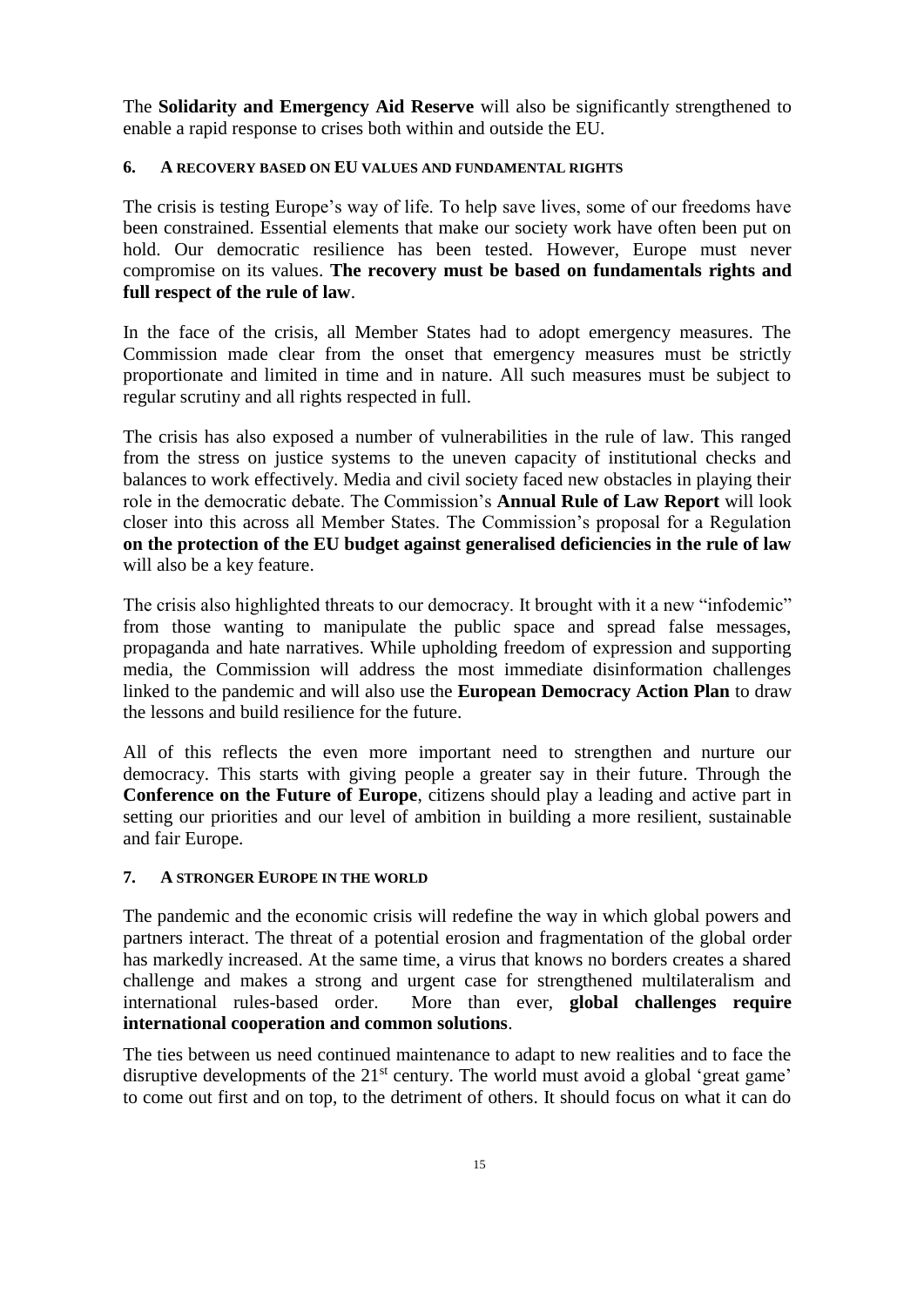together, from security to climate and environment, from fighting inequalities to strengthening international trade and international institutions.

The EU is leading the global response, working closely with the United Nations (including the World Health Organisation and the International Labour Organisation), the G20, the G7, the International Monetary Fund and the World Bank. In doing so, the EU and its Member States will need to leverage their collective strength on the global stage.

In this spirit, the Commission hosted a pledging conference to raise  $\epsilon$ 7.5 billion for the development of vaccines, treatments and tools as a global common good. **Any future vaccine must be produced by the world, for the whole world and be affordable and accessible for all**.

In the longer-term, the EU will only successfully recover if our partners around the world also recover. Investing in a sustainable global recovery is therefore in the EU's interest. This will require a massive and coordinated response, driven by international solidarity, openness and leadership. As a leading economic power and the world's largest donor of international aid, the EU will always be open and ready to support its partners. This is illustrated by the more than  $\epsilon$ 23 billion mobilised by **Team Europe** to support partner countries and international organisations to face the humanitarian, health, social and economic impact of the crisis.

The EU has provided support to its partners and neighbours throughout this crisis and is ready to do more. To help make this happen, the Commission is today proposing to **reinforce the Neighbourhood, Development and International Cooperation Instrument** by setting it at a level of €86 billion. A strengthened Humanitarian Aid Instrument will ensure Europe can provide tangible solidarity to those most in need. To support our partners in the Western Balkans, the Commission is proposing to increase pre-accession assistance to  $\epsilon$ 12.9 billion.

With the crisis sparking a further increase geostrategic tensions, Europeans need to take greater responsibility in ensuring their own safety. In cooperation with its partners, the EU must further strengthen its role as a security provider and a pillar of stability in the world order. To that end, it will continue upholding multilateralism and more effectively promote its economic and strategic interests. It must also strengthen its technological autonomy and cooperation in the development of defence capabilities.

### **8. CONCLUSION – EUROPE'S MOMENT**

This is Europe's moment. Our willingness to act must live up to the challenges we are facing. National efforts alone will not be enough - Europe is in a unique position to be able to invest in a collective recovery and a better future for next generations.

This is our defining generational task. The investment we make through Next Generation EU will not only help kick-start the economies and support workers, companies and regions today. It will invest in the future and make us more resilient so that we emerge stronger and further forward than before. We will accelerate the twin green and digital transition and make sure that people are at the heart of the recovery.